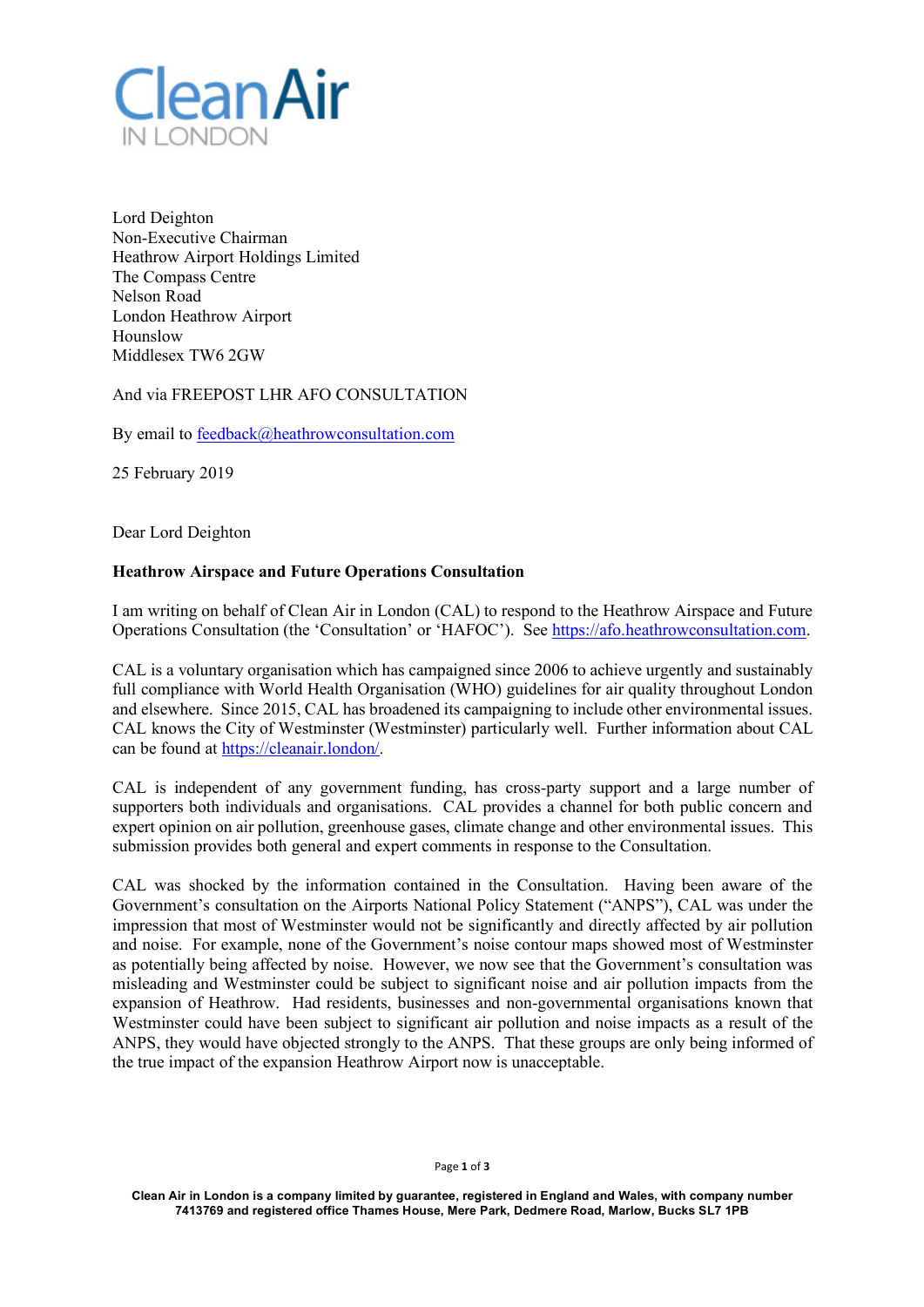

For this reason, CAL is sending our letter not only to Heathrow, as our response to the Consultation, but also to the Civil Aviation Authority (CAA), the Secretary of State for Transport, the Member of Parliament for the Cities of London and Westminster and the Leader and leading councillors from Westminster City Council. CAL believes there should be no further action on a proposal for expanded operations at Heathrow without a full consultation with all those potentially affected.

In terms of the information presented in this Consultation, CAL makes the following overarching comments:

- 1. CAL does not consider that there should be any expansion of Heathrow Airport. The environmental damage, especially in terms of air pollution, greenhouse gas emissions and noise, that would be caused is unacceptable. There should be fewer flights, more respite for residents and businesses and less air pollution, greenhouse gases and noise overall from flights.
- 2. Westminster is likely to be badly affected by the proposal to expand Heathrow Airport and/or adopt "Independent Parallel Approaches"; the area is likely to be affected by the A1, A2, D2 and I1 scenarios for more flights nearby and overhead at low altitudes. It is unacceptable that residents and others weren't told that this would be the impact of the expansion of Heathrow airport.
- 3. There should be no change to the existing flightpaths for a 2-runway Heathrow Airport which at least provides some respite to members of the public. Westminster is currently affected by the latest and earliest flights and the residents of Westminster sometimes have only three or four hours respite over night (or less). The IP1 scenario will result in many more overflights in the early morning (night period) which will worsen the current noise environment. There is no justification for this and it is not in the interests of anyone but the airport.
- 4. Westminster is a particularly sensitive area for air pollution and noise. It is a largely residential area with many protected sites including: Conservation Areas; Metropolitan Open Land; Registered Parks and Gardens; and world renown cultural and educational sites (including the Royal Albert Hall and Imperial College London). It is extremely important that these uses are not significantly affected as they play a key role in London's society and economy. Further, Hyde Park and Kensington Gardens are key areas of freely accessible open space for the public to use for leisure and recreation which are used throughout the day. Impacts from aircraft air pollution and nuisance noise on these areas of open space cannot be mitigated in any way. They should be minimised and not increased.
- 5. The Consultation has been conducted in an unsatisfactory way:
	- i. The period of consultation has been too short; this is particularly so given the Consultation informs members of the public, for the first time, that they are likely to be significantly impacted by any expansion of Heathrow Airport.
	- ii. There is a large amount of detailed and technical information presented alongside the Consultation which is difficult to navigate through, difficult to understand and difficult to share widely (for instance some content requires age verification). This makes the Consultation difficult to understand and puts members of the public off responding to it.

**Clean Air in London is a company limited by guarantee, registered in England and Wales, with company number 7413769 and registered office Thames House, Mere Park, Dedmere Road, Marlow, Bucks SL7 1PB**